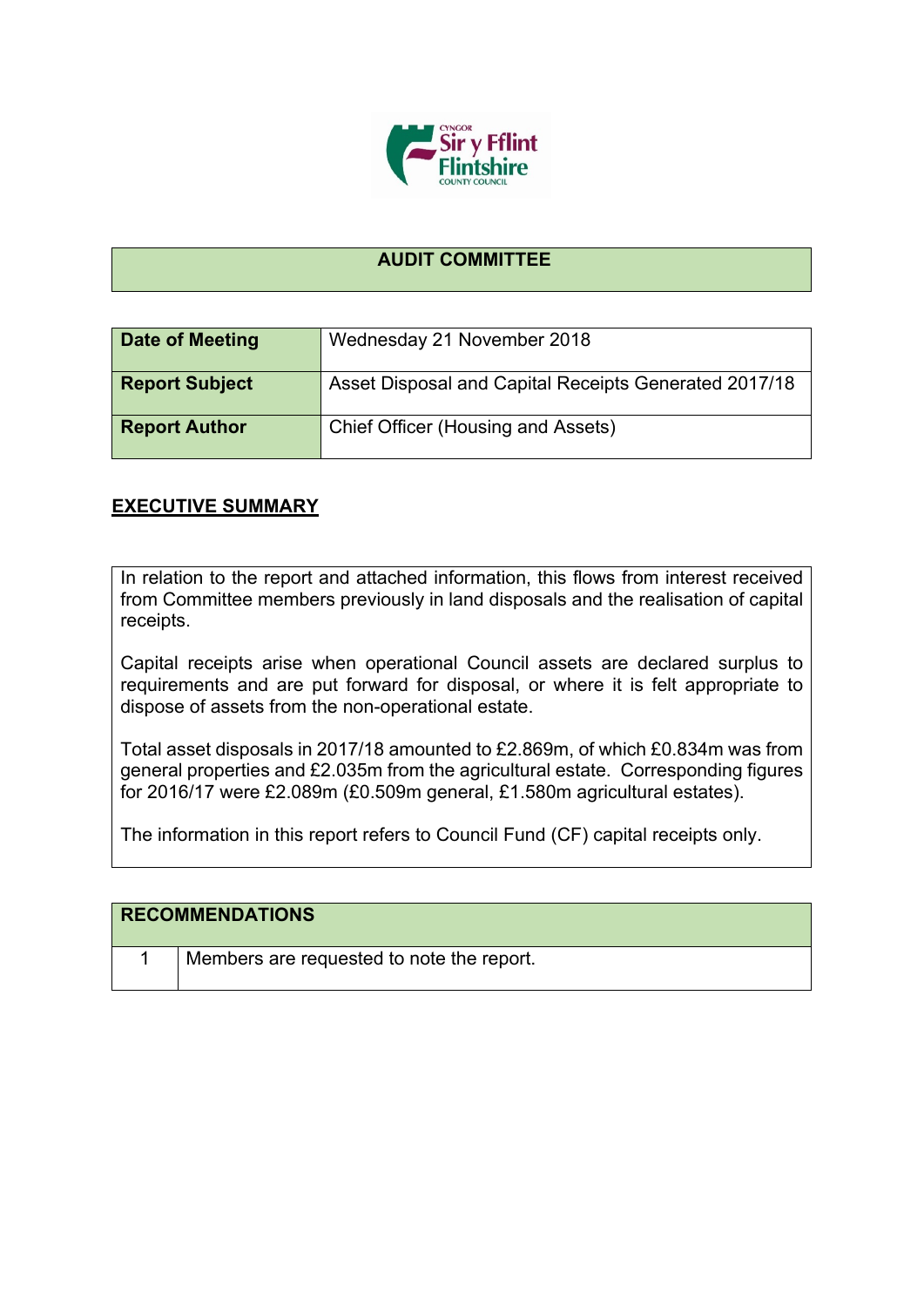## **REPORT DETAILS**

| 1.00 | <b>EXPLAINING THE ASSET DISPOSALS</b>                                                                                                                                                                                                                                                                                                                                                                                                                                                                                          |
|------|--------------------------------------------------------------------------------------------------------------------------------------------------------------------------------------------------------------------------------------------------------------------------------------------------------------------------------------------------------------------------------------------------------------------------------------------------------------------------------------------------------------------------------|
|      |                                                                                                                                                                                                                                                                                                                                                                                                                                                                                                                                |
|      | <b>Background</b>                                                                                                                                                                                                                                                                                                                                                                                                                                                                                                              |
| 1.01 | The Council's Capital Programme is set according to the Council's strategic<br>objectives and priorities, ensuring that the Council's capital assets are<br>aligned to current and future service delivery, operating in the most cost<br>efficient way.                                                                                                                                                                                                                                                                       |
| 1.02 | Capital expenditure creates revenue implications for the longer term in the<br>form of running costs and loan repayments if that expenditure is funded from<br>borrowing and must therefore be considered carefully within the wider<br>strategic context.                                                                                                                                                                                                                                                                     |
| 1.03 | In recent years the availability of capital resources has diminished with<br>Welsh Government (WG) reducing the amount of support for capital<br>expenditure that Councils receive. For Flintshire this support has reduced<br>from £10.364m in 2010/11 to £6.634m in 2017/18, a percentage reduction<br>over this period of 36%. Capital receipts generated from asset disposals<br>(assets and land) are therefore a key capital resource and are critical to the<br>Council in supporting its overall strategic priorities. |
| 1.04 | Capital receipts, together with other sources of funding, are aggregated and<br>applied to fund the capital programme as a whole regardless of where they<br>have been generated or by which service and are not therefore ring-fenced<br>to any particular portfolio.                                                                                                                                                                                                                                                         |
| 1.05 | When considering the disposal of an asset, its best and most valuable<br>disposal method is considered with advice including a valuation sought from<br>either the District Valuer or the private sector. When this has been received<br>the optimum method of disposal is reported to the Capital and Asset<br>Programme Board.<br>Once support is received Agents are instructed to<br>facilitate the sale.                                                                                                                  |
| 1.06 | The Council's policy regarding the Agricultural Estate is to sell to existing<br>tenants only, if occupied, or on the open market if already vacant.                                                                                                                                                                                                                                                                                                                                                                           |
| 1.07 | In line with current Council Policy, capital receipts are only available to fund<br>capital expenditure once the asset has been disposed of and the receipt has<br>been realised.                                                                                                                                                                                                                                                                                                                                              |
|      | <b>Considerations</b>                                                                                                                                                                                                                                                                                                                                                                                                                                                                                                          |
| 1.08 | In relation to the report and attached information, this flows from interest<br>received from Committee members previously in land disposals and the<br>realisation of capital receipts.                                                                                                                                                                                                                                                                                                                                       |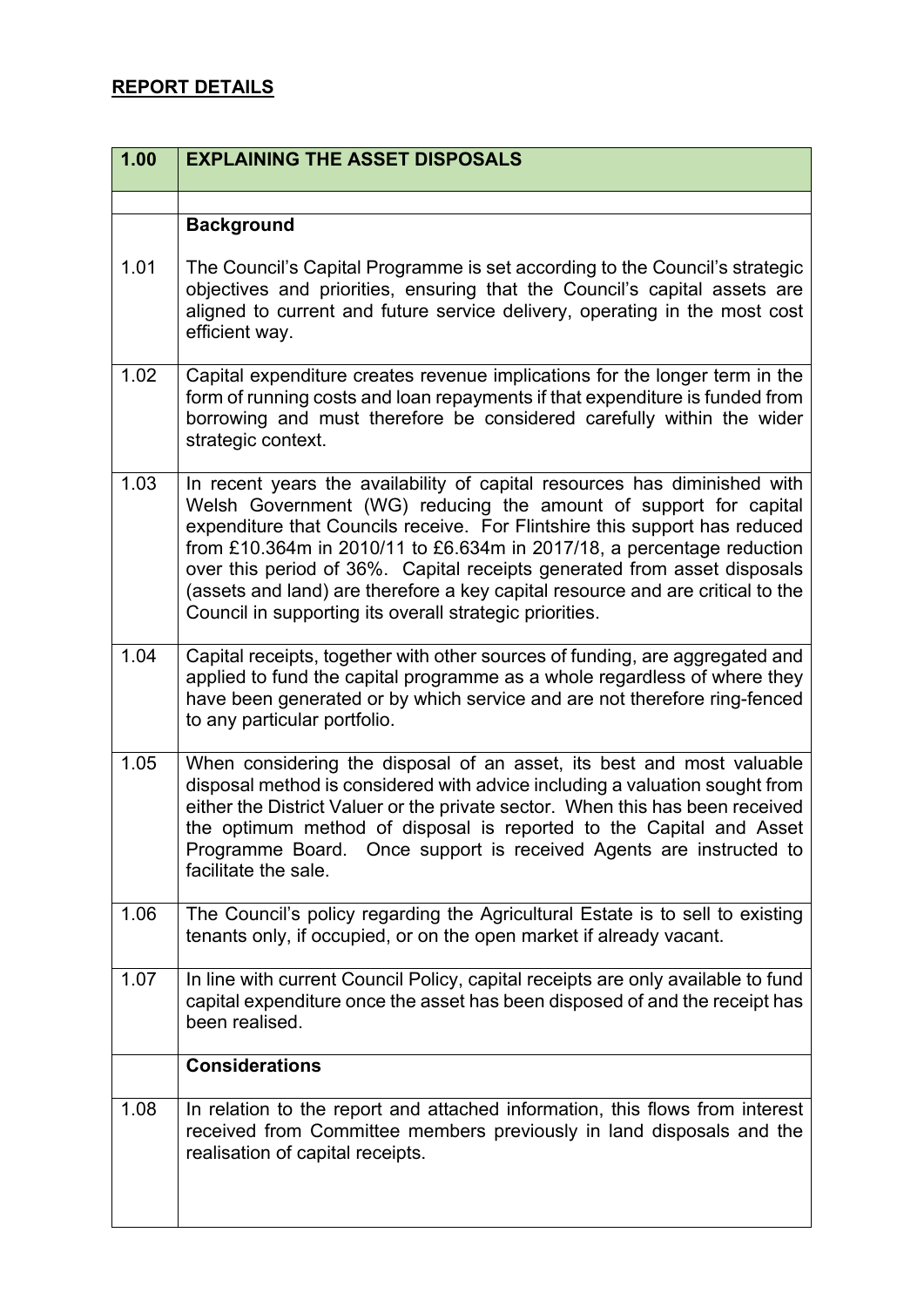| 1.09 | Appendix 1 lists assets disposed of in financial years 2015/16 to 2017/18,<br>by area and within bands of the capital receipt value realised. This layout is<br>consistent with previous reports; more detailed reports regarding capital<br>expenditure and capital schemes are reported at Corporate Resources<br>Overview and Scrutiny Committee. |
|------|------------------------------------------------------------------------------------------------------------------------------------------------------------------------------------------------------------------------------------------------------------------------------------------------------------------------------------------------------|
| 1.10 | Sale proceeds for individual disposals are not included as they can be<br>commercially sensitive, particularly if future disposals are being considered<br>for similar assets.                                                                                                                                                                       |

| 2.00 | <b>RESOURCE IMPLICATIONS</b>                                                                                                                                                  |
|------|-------------------------------------------------------------------------------------------------------------------------------------------------------------------------------|
| 2.01 | Further details on the resource implications of capital receipts can be found<br>in the Capital Programme Monitoring 2017/18 (Outturn) report to Cabinet on<br>17 July, 2018. |

| 3.00         | <b>CONSULTATIONS REQUIRED / CARRIED OUT</b> |
|--------------|---------------------------------------------|
| $\vert 3.01$ | None as a result of this report.            |

| $\overline{4.00}$ | <b>RISK MANAGEMENT</b>                                                                                                                                                                                                                                                                                                                                                                                                                                               |
|-------------------|----------------------------------------------------------------------------------------------------------------------------------------------------------------------------------------------------------------------------------------------------------------------------------------------------------------------------------------------------------------------------------------------------------------------------------------------------------------------|
| 4.01              | Whilst the realisation of capital receipts continues to be a risk for the future<br>funding of the capital programme, the information provided in this report is<br>retrospective and therefore carries no future risk.                                                                                                                                                                                                                                              |
| 4.02              | Asset disposals involve an element of risk, especially during times of<br>property market volatility, however, the Council has a rigorous process<br>which it follows when assets are disposed of, with careful consideration<br>given to the strategic long term future service needs and the assets needed<br>to deliver those services. This consideration includes references to<br>Business Plans, Improvement Plans and the Medium Term Financial<br>Strategy. |

| 5.00 | <b>APPENDICES</b>                               |
|------|-------------------------------------------------|
| 5.01 | Appendix 1 – Capital Receipts 2015/16 – 2017/18 |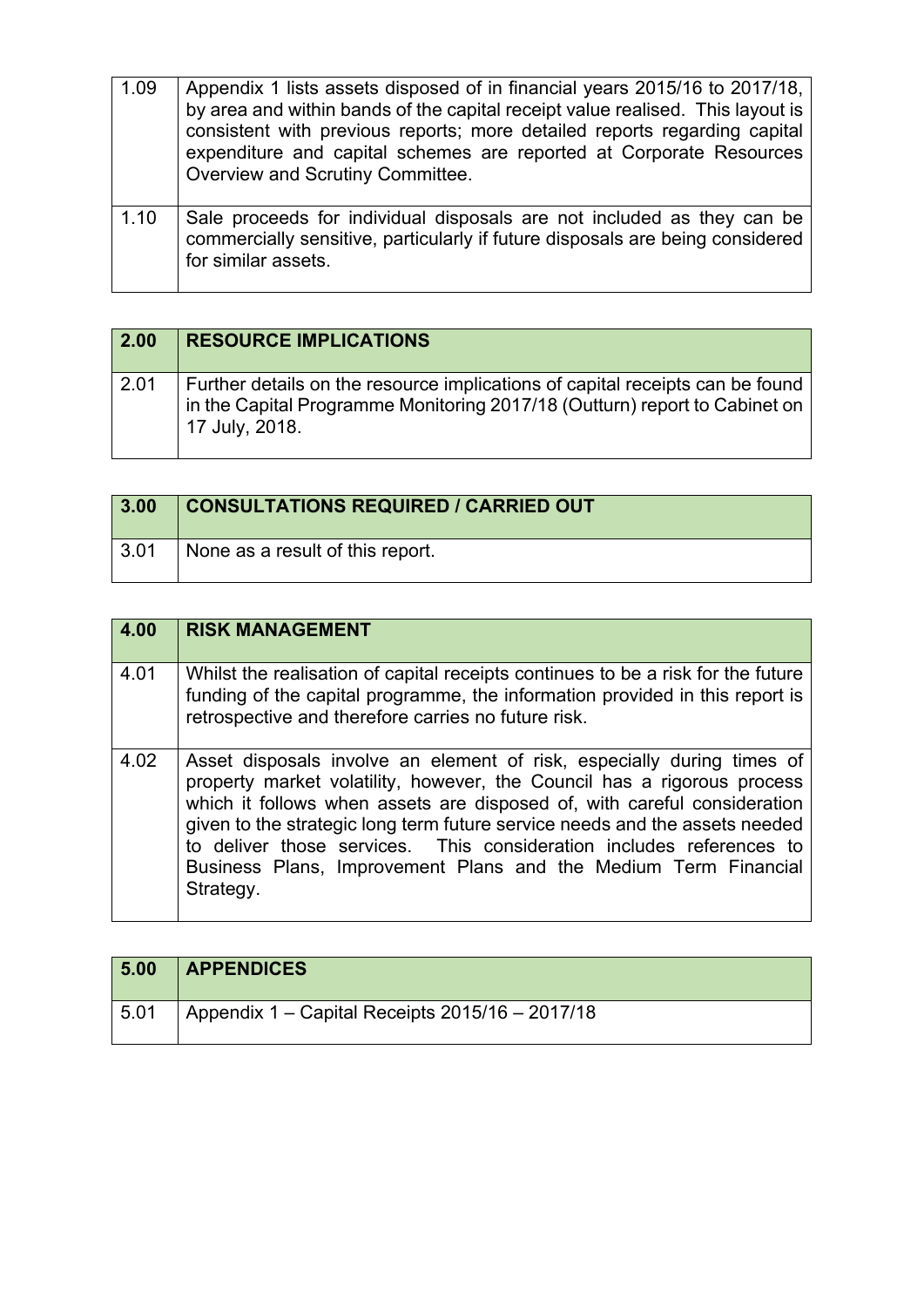| 6.00 | <b>LIST OF ACCESSIBLE BACKGROUND DOCUMENTS</b>                                                                                                        |
|------|-------------------------------------------------------------------------------------------------------------------------------------------------------|
| 6.01 | Capital Programme 2017/18 monitoring papers                                                                                                           |
|      | Contact Officer: Paul Vaughan, Interim Finance Manager - Technical<br>Accounting<br>Telephone: 01352 702289<br>E-mail: paul.vaughan@flintshire.gov.uk |

| 7.00 | <b>GLOSSARY OF TERMS</b>                                                                                                                                                                                                                                                                                                                                                                                                                                                        |
|------|---------------------------------------------------------------------------------------------------------------------------------------------------------------------------------------------------------------------------------------------------------------------------------------------------------------------------------------------------------------------------------------------------------------------------------------------------------------------------------|
| 7.01 | Capital Expenditure: Expenditure on the acquisition of Non-current Assets<br>or expenditure that extends the life or value of an existing asset                                                                                                                                                                                                                                                                                                                                 |
|      | <b>Capital Programme</b> - The Council's financial plan covering capital schemes<br>and expenditure proposals for the current year and a number of future years.<br>It also includes estimates of the capital resources available to finance the<br>programme                                                                                                                                                                                                                   |
|      | <b>Capital Receipt</b> - Receipts (in excess of £10,000) from the disposal of an<br>asset                                                                                                                                                                                                                                                                                                                                                                                       |
|      | Capital Scheme - An individual capital project which is monitored and<br>managed in isolation. The aggregate of all schemes comprises the Capital<br>Programme                                                                                                                                                                                                                                                                                                                  |
|      | <b>Council Fund</b> - The fund to which all the Council's revenue and capital<br>expenditure is charged                                                                                                                                                                                                                                                                                                                                                                         |
|      | <b>District Valuer</b> – The District Valuer is a member of staff within the District<br>Valuer Services (DVS). The DVS is the specialist property arm of the<br>Valuation Office Agency (VOA). It provides independent valuation and<br>professional property advice to bodies across the entire public sector, and<br>where public money or public functions are involved.                                                                                                    |
|      | <b>Financing</b> - The process of allocating resources to meet the cost of capital<br>expenditure, which can be done on a project, asset or whole programme<br>basis. This contrasts with making the invoice payments relating to capital<br>expenditure, which should be managed within the authority's overall<br>treasury management policy                                                                                                                                  |
|      | Non-current Asset - A resource controlled (but not necessarily owned) by<br>an authority, from which economic benefits or service potential are expected<br>to flow to the authority for more than 12 months                                                                                                                                                                                                                                                                    |
|      | Unhypothecated Supported Borrowing (USB), commonly referred to<br>as Supported Borrowing: Each year Welsh Government provide Council's<br>with a Supported Borrowing allocation. Council's borrow to fund capital<br>expenditure equivalent to that annual allocation, Welsh Government then<br>include funding to cover the revenue costs associated with the borrowing for<br>future years within the Revenue Support Grant. The Council decides how<br>this funding is spent |